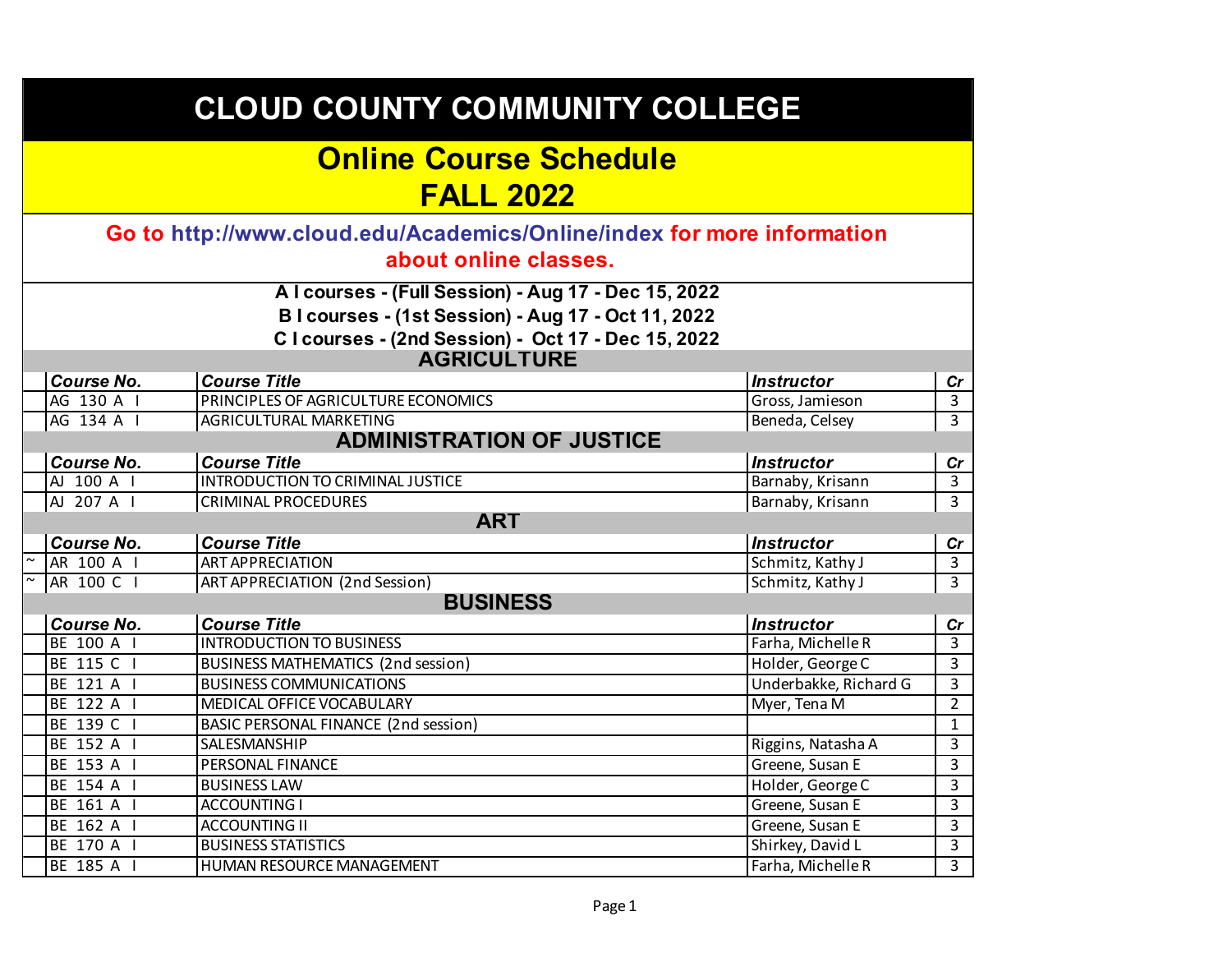|                          | BE 188 A I                          | PRINCIPLES OF ADVERTISING                  | Riggins, Natasha A          | $\overline{3}$      |  |  |
|--------------------------|-------------------------------------|--------------------------------------------|-----------------------------|---------------------|--|--|
|                          | BE 210 A I                          | LEADERSHIP DEVELOPMENT                     | Farha, Michelle R           | $\overline{3}$      |  |  |
|                          | <b>CAREER</b>                       |                                            |                             |                     |  |  |
|                          | <b>Course No.</b>                   | <b>Course Title</b>                        | <b>Instructor</b>           | cr                  |  |  |
|                          | CA 192 C I                          | DYNAMICS OF CAREER PLANNING (2nd Session)  | Hanson, Brenda J            | $\mathbf{1}$        |  |  |
|                          | CA 221 C I                          | <b>JOB SEARCH (2nd Session)</b>            | Hanson, Brenda J            | $\mathbf{1}$        |  |  |
|                          |                                     | <b>COMMUNICATIONS</b>                      |                             |                     |  |  |
|                          | <b>Course No.</b>                   | <b>Course Title</b>                        | <b>Instructor</b>           | cr                  |  |  |
|                          | CM 101 A I                          | <b>ENGLISH COMPOSITION I</b>               | Hier, Theresa               | ادن                 |  |  |
|                          | CM 101 B I                          | <b>ENGLISH COMPOSITION I (1st session)</b> | Hier, Theresa               | $\overline{3}$      |  |  |
| $\overline{\phantom{a}}$ | CM 101 C I                          | <b>ENGLISH COMPOSITION I (2nd session)</b> | Hier, Theresa               | $\overline{3}$      |  |  |
|                          | CM 102 A I                          | <b>ENGLISH COMPOSITION II</b>              | Lippert, Rhonda             | 3                   |  |  |
|                          | CM 102 C I                          | ENGLISH COMPOSITION II (2nd session)       | Lippert, Rhonda             | $\overline{3}$      |  |  |
|                          | CM 106 A I                          | <b>CREATIVE WRITING I</b>                  | Cantine, Susan Lauree       | $\overline{3}$      |  |  |
|                          | CM 115 A I                          | PUBLIC SPEAKING                            | Haring, Linda               | 3                   |  |  |
|                          | CM 115 C I                          | PUBLIC SPEAKING (2nd session)              | Haring, Linda               | $\overline{3}$      |  |  |
|                          | CM 120 A I                          | SURVEY OF TECHNICAL WRITING                | Ghent, Lynn Suzette         | $\overline{3}$      |  |  |
| $\overline{\phantom{0}}$ | CM 121 A I                          | <b>INTRODUCTION TO LITERATURE</b>          | Cantine, Susan Lauree       | $\overline{3}$      |  |  |
|                          | CM 125 C I                          | LITERATURE FOR CHILDREN (2nd session)      |                             | $\overline{3}$      |  |  |
|                          | CM 127 C I                          | THE SHORT STORY (2nd session)              | Cantine, Susan Lauree       | $\overline{3}$      |  |  |
|                          |                                     | <b>COMPUTER SCIENCE</b>                    |                             |                     |  |  |
|                          | <b>Course No.</b>                   | <b>Course Title</b>                        | <b>Instructor</b>           | cr                  |  |  |
|                          | CS 108 A I                          | <b>COMPUTER APPLICATIONS</b>               | Forshee, Catherine J        | $\overline{3}$      |  |  |
|                          | $CS$ 140 A $\overline{\phantom{a}}$ | <b>INTRODUCTION TO ROBOTICS</b>            | Poersch, Monte              | $\overline{3}$      |  |  |
|                          | CS 145 A I                          | <b>INTRODUCTION TO CAD</b>                 | Poersch, Monte              | $\overline{3}$      |  |  |
|                          | CS 155 A I                          | NETWORKING & COMPUTER TECHNOLOGY           | Henry, Charles              | $\overline{3}$      |  |  |
|                          |                                     | <b>ECONOMICS</b>                           |                             |                     |  |  |
|                          | <b>Course No.</b>                   | <b>Course Title</b>                        | <b>Instructor</b>           | cr                  |  |  |
| $\overline{z}$           | EC 101 A I                          | PRINCIPLES OF MACROECONOMICS               | Forshee, Catherine J        | $\overline{\omega}$ |  |  |
|                          | EC 101 B I                          | PRINCIPLES OF MACROECONOMICS (1st session) | Underbakke, Richard G       | $\overline{3}$      |  |  |
|                          | EC 102 A I                          | PRINCIPLES OF MICROECONOMICS               | Forshee, Catherine J        | $\overline{3}$      |  |  |
|                          | EC 102 C I                          | PRINCIPLES OF MICROECONOMICS (2nd session) | Underbakke, Richard G       | 3                   |  |  |
|                          |                                     | <b>FOREIGN LANGUAGE</b>                    |                             |                     |  |  |
|                          | <b>Course No.</b>                   | <b>Course Title</b>                        | <b>Instructor</b>           | $\mathsf{Cr}$       |  |  |
|                          | FL 111 A I                          | SPANISH I                                  | Oviedo-Loredo, Blanca Ele   | $\overline{4}$      |  |  |
|                          | FL 112 A I                          | <b>SPANISH II</b>                          | Oviedo-Loredo, Blanca Ele 4 |                     |  |  |
|                          |                                     | <b>GEOGRAPHY</b>                           |                             |                     |  |  |
|                          | <b>Course No.</b>                   | <b>Course Title</b>                        | <b>Instructor</b>           | Cr                  |  |  |
|                          | GE 101 A I                          | <b>WORLD GEOGRAPHY</b>                     | Johnson, Cassandra Lynne    |                     |  |  |
|                          |                                     | <b>HISTORY</b>                             |                             |                     |  |  |
|                          |                                     |                                            |                             |                     |  |  |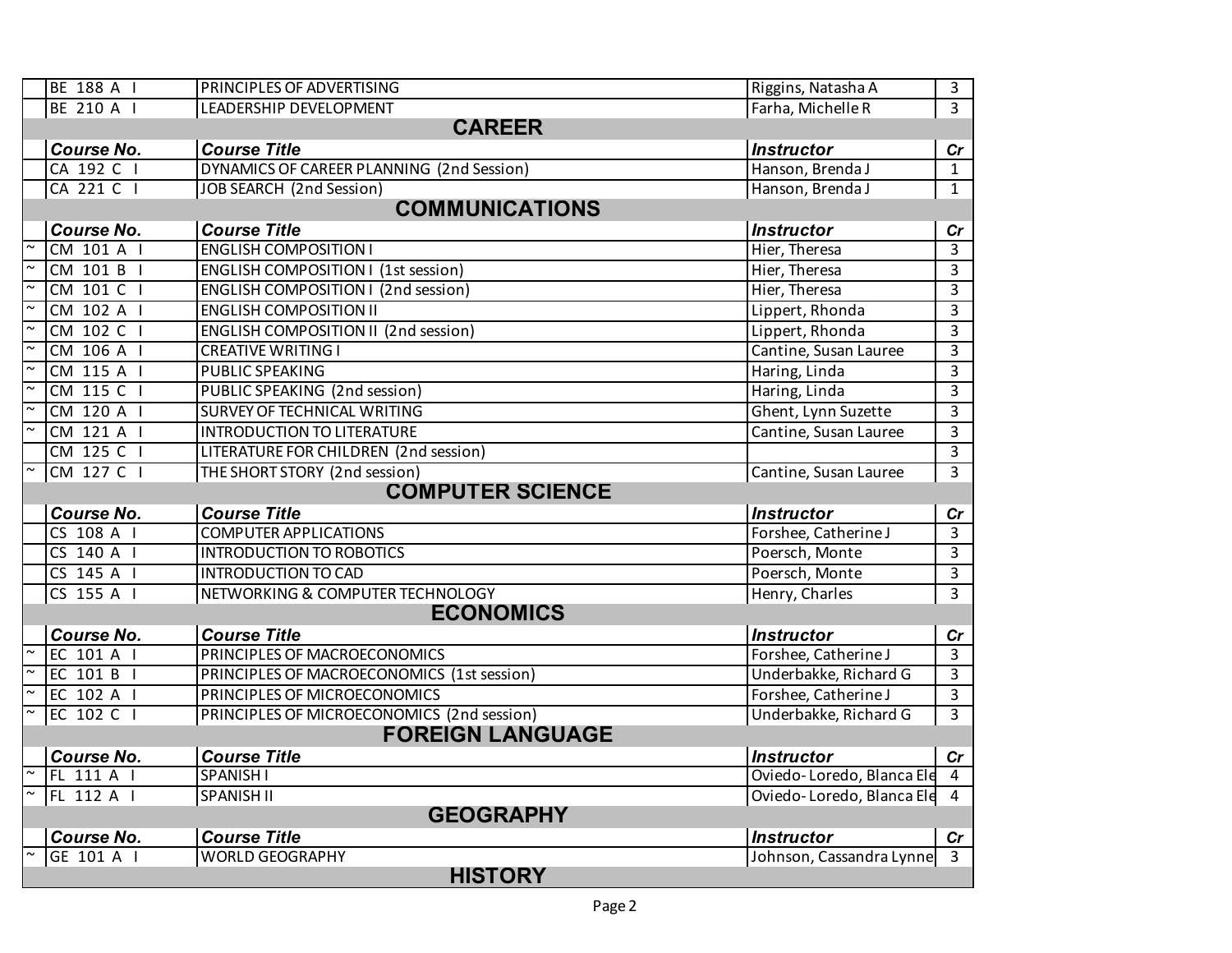| HI 108 A I        | WOMEN IN AMERICAN SOCIETY                  | Gardner, Paul Breen      | $\overline{\omega}$     |
|-------------------|--------------------------------------------|--------------------------|-------------------------|
| HI 120 A I        | <b>WORLD HISTORY I</b>                     | Pellegrin, Jeanette Leah | $\overline{\mathbf{3}}$ |
| HI 121 A I        | <b>WORLD HISTORY II</b>                    | Pellegrin, Jeanette Leah | $\mathbf{3}$            |
| HI 122 A I        | U.S. HISTORY I                             | Frohardt, Louis R        | $\overline{3}$          |
| HI 123 A I        | U.S. HISTORY II                            | Frohardt, Louis R        | $\overline{3}$          |
|                   | <b>HUMAN ECOLOGY</b>                       |                          |                         |
| <b>Course No.</b> | <b>Course Title</b>                        | <b>Instructor</b>        | cr                      |
| HE 124 A I        | <b>NUTRITION</b>                           | Bryant, Madison Faye     | $\overline{3}$          |
|                   | <b>MANAGEMENT</b>                          |                          |                         |
| <b>Course No.</b> | <b>Course Title</b>                        | <b>Instructor</b>        | Cr                      |
| MG 101 A I        | <b>MANAGEMENT PRINCIPLES</b>               | Holder, George C         | اسا                     |
| MG 101 C I        | MANAGEMENT PRINCIPLES (2nd session)        |                          | $\mathbf{3}$            |
| MG 102 A I        | <b>INTRODUCTION TO ENTREPRENEURSHIP</b>    | Davis, Crystal           | $\overline{3}$          |
|                   | <b>MATH</b>                                |                          |                         |
| <b>Course No.</b> | <b>Course Title</b>                        | <b>Instructor</b>        | cr                      |
| MA 099 A I        | ***ELEMENTARY ALGEBRA                      | Stevens, Christopher A   | $\overline{3}$          |
| MA 099 B I        | *** ELEMENTARY ALGEBRA (1st session)       | Neal, Kimberly L         | $\overline{\mathbf{3}}$ |
| MA 099 C I        | *** ELEMENTARY ALGEBRA (2nd session)       | Neal, Kimberly L         | $\overline{3}$          |
| MA 107 C I        | MEDICAL MATHEMATICS (2nd session)          | Murray, Angela Diane     | $\overline{1}$          |
| MA 110 A I        | <b>INTERMEDIATE ALGEBRA</b>                | Keller, Joseph A         | $\overline{\mathbf{3}}$ |
| MA 110 B I        | INTERMEDIATE ALGEBRA (1st session)         | Keller, Joseph A         | $\overline{3}$          |
| MA 110 C I        | INTERMEDIATE ALGEBRA (2nd session)         | Keller, Joseph A         | $\overline{3}$          |
| MA 111 A I        | <b>COLLEGE ALGEBRA</b>                     | Whisler, Mark Whitney    | $\overline{3}$          |
| MA 111 C I        | <b>COLLEGE ALGEBRA (2nd session)</b>       | Whisler, Mark Whitney    | $\overline{\mathbf{3}}$ |
| MA 112 A I        | <b>TRIGONOMETRY</b>                        | Zima, Robert             | $\overline{3}$          |
| MA 114 A I        | <b>ELEMENTARY STATISTICS</b>               | Hays, David G            | $\overline{3}$          |
| MA 114 C I        | <b>ELEMENTARY STATISTICS (2nd session)</b> | Hays, David G            | $\overline{\mathbf{3}}$ |
| MA 115 A I        | <b>GENERAL CALCULUS</b>                    | Zima, Robert             | $\overline{3}$          |
|                   | <b>MUSIC</b>                               |                          |                         |
| <b>Course No.</b> | <b>Course Title</b>                        | <b>Instructor</b>        | cr                      |
| MU 100 A I        | <b>MUSIC APPRECIATION</b>                  | Langsford, Christopher   | $\overline{3}$          |
| MU 100 C I        | MUSIC APPRECIATION (2nd Session)           | Langsford, Christopher   | $\overline{3}$          |
|                   | <b>PHYSICAL EDUCATION</b>                  |                          |                         |
| Course No.        | <b>Course Title</b>                        | <b>Instructor</b>        | cr                      |
| PE 131 C          | FIRST AID AND SAFETY (2nd Session)         | Farha, Spencer A         | $\mathbf{3}$            |
| PE 141 A I        | PERSONAL WELLNESS                          | Farha, Spencer A         | $\overline{3}$          |
| PE 148 A I        | INTRODUCTION TO SPORTS MANAGEMENT          | Gilliland, Eric C        | $\overline{\mathbf{3}}$ |
|                   | <b>PHILOSOPHY</b>                          |                          |                         |
| <b>Course No.</b> | <b>Course Title</b>                        | <b>Instructor</b>        | cr                      |
| PH 100 A I        | <b>INTRODUCTION TO PHILOSOPHY</b>          | Murphy, Hadyn Z          | $\overline{3}$          |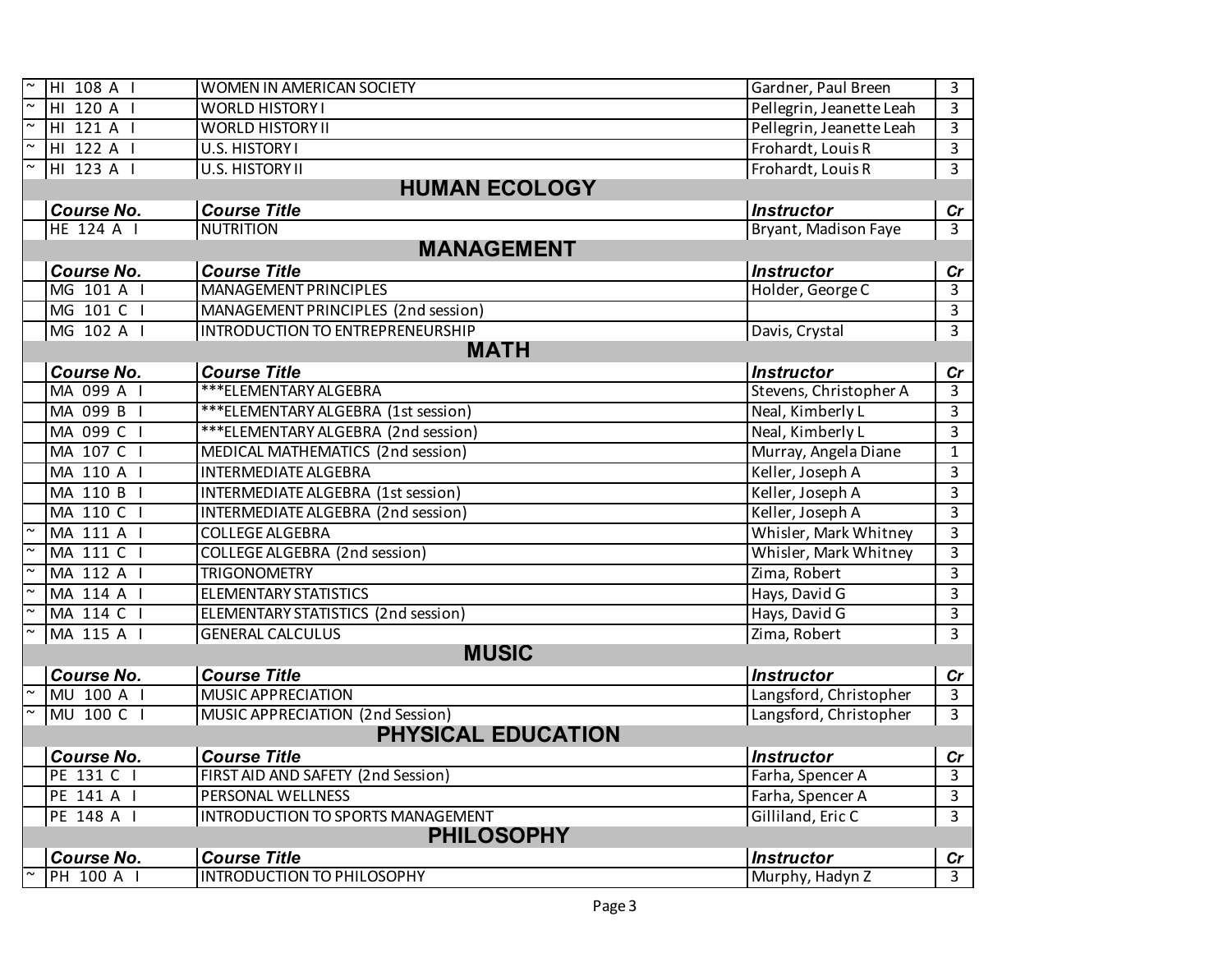|        | <b>PH 100 C I</b>     | INTRODUCTION TO PHILOSOPHY (2nd Session)         | Murphy, Hadyn Z          | $\overline{3}$          |  |
|--------|-----------------------|--------------------------------------------------|--------------------------|-------------------------|--|
|        | <b>SCIENCE</b>        |                                                  |                          |                         |  |
|        | <b>Course No.</b>     | <b>Course Title</b>                              | <b>Instructor</b>        | cr                      |  |
|        | SC 101 A I            | <b>GENERAL BIOLOGY (W SC101 AIL)</b>             | Foster, Erin C.          | 4                       |  |
|        | SC 101 A   L          | <b>GENERAL BIOLOGY LAB (W SC101 A1)</b>          | Foster, Erin C.          | $\Omega$                |  |
|        | SC 101 C I            | GENERAL BIOLOGY (W SC101 C1L) (2nd session)      | Foster, Erin C.          | $\overline{4}$          |  |
|        | SC 101 C   L          | GENERAL BIOLOGY LAB (W SC101 CI) (2nd session)   | Foster, Erin C.          | 0                       |  |
|        | SC 104 A I            | <b>GEOLOGY</b>                                   | Isakson, Vincent H       | 4                       |  |
|        | SC 104 A I L          | <b>GEOLOGY LAB</b>                               | Isakson, Vincent H       | 0                       |  |
|        | SC 107 A I            | METEOROLOGY (W SC107 AIL)                        | Smith, Dennis M          | 4                       |  |
|        | SC 107 A   L          | METEOROLOGY LAB (W SC107 A1)                     | Smith, Dennis M          | 0                       |  |
| $\sim$ | SC 120 A I            | HUMAN ANATOMY AND PHYSIOLOGY I                   | Chavez, Diane Renee      | 4                       |  |
|        | SC 120 A   L          | HUMAN ANATOMY AND PHYSIOLOGY I LAB (W SC120 AI)  | Chavez, Diane Renee      | 0                       |  |
|        | SC 121 A I            | HUMAN ANATOMY AND PHYSIOLOGY II (W SC121 AIL)    | Saraf, Roli              | 4                       |  |
|        | SC 121 A   L          | HUMAN ANATOMY AND PHYSIOLOGY II LAB (W SC121 AI) | Saraf, Roli              | 0                       |  |
|        | SC 126 AI             | ANATOMY AND PHYSIOLOGY                           | Urban, Joshua Raymond    | 5                       |  |
|        | SC 128 A I            | <b>PATHOPHYSIOLOGY</b>                           | Balmer, Cathy Lynn       | 4                       |  |
|        | $SC$ 130 A $I$        | <b>GENERAL CHEMISTRY (W SC130 AIL)</b>           | Chun, Subin              | 5                       |  |
|        | SC 130 A   L          | <b>GENERAL CHEMISTRY LAB (W SC130 A1)</b>        | Chun, Subin              | $\Omega$                |  |
|        | SC 137 A I            | NATURAL HAZARDS AND DISASTERS                    | Johnson, Cassandra Lynne | $\overline{\mathbf{3}}$ |  |
|        | SC 138 A I            | NATURAL HAZARDS AND DISASTERS LAB                | Johnson, Cassandra Lynne | $\mathbf{1}$            |  |
|        | <b>SOCIAL SCIENCE</b> |                                                  |                          |                         |  |
|        | <b>Course No.</b>     | <b>Course Title</b>                              | <b>Instructor</b>        | cr                      |  |
|        | SS 101 A I            | <b>GENERAL PSYCHOLOGY</b>                        | Abitz, Kelsey Rae        | 3                       |  |
|        | SS 101 B I            | <b>GENERAL PSYCHOLOGY (1st session)</b>          | Holloway, Samantha Marie | 3                       |  |
|        | SS 101 C I            | <b>GENERAL PSYCHOLOGY (2nd session)</b>          | Whisler, Elizabeth       | 3                       |  |
|        | SS 105 A I            | HUMAN GROWTH & DEVELOPMENT                       | Lancaster, Sarah M       | $\overline{3}$          |  |
|        | SS 105 C I            | HUMAN GROWTH & DEVELOPMENT (2nd session)         | Holloway, Samantha Marie | $\overline{3}$          |  |
|        | SS 106 A I            | MARRIAGE AND FAMILY                              | Lancaster, Sarah M       | 3                       |  |
|        | SS 125 A I            | INTRO TO CULTURAL ANTHROPOLOGY                   | Frost, Kristina Gayle    | 3                       |  |
|        | SS 129 A I            | <b>INTRODUCTION TO SOCIAL WORK</b>               | Hanson, Brenda J         | $\overline{3}$          |  |
|        | SS 130 A I            | INTRODUCTION TO SOCIOLOGY                        | Frost, Kristina Gayle    | $\overline{3}$          |  |
|        | SS 130 B I            | INTRODUCTION TO SOCIOLOGY (1st session)          | Douglas, Ashley C        | 3                       |  |
|        | SS 130 C I            | INTRODUCTION TO SOCIOLOGY (2nd session)          | Douglas, Ashley C        | 3                       |  |
|        | SS 140 A I            | U.S. GOVERNMENT: NATIONAL                        | Gardner, Paul Breen      | 3                       |  |
|        |                       | <b>SOLAR ENERGY</b>                              |                          |                         |  |
|        | SE 100 A I            | <b>INTRODUCTION TO SOLAR ENERGY</b>              |                          | 3                       |  |
|        |                       | <b>UNMANNED AIRCRAFT SYSTEMS (UAS)</b>           |                          |                         |  |
|        | <b>Course No.</b>     | <b>Course Title</b>                              | <b>Instructor</b>        | $\mathsf{Cr}$           |  |
|        | <b>UA 110 A I</b>     | <b>SUAS GROUND SCHOOL</b>                        | Poersch, Monte           | $\overline{3}$          |  |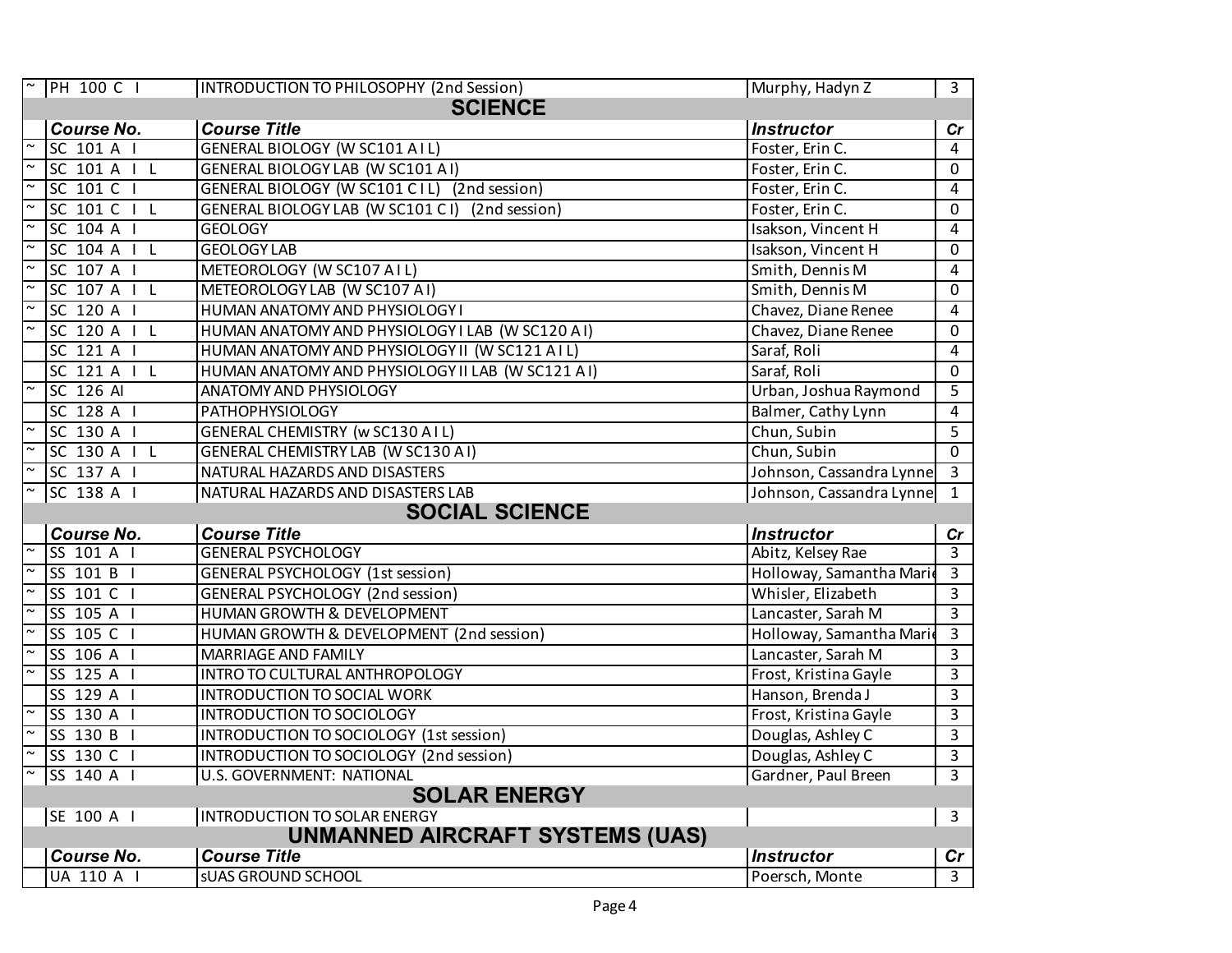| <b>WIND</b>                                                                                                                                          |                                                                                                                                      |                     |    |  |  |
|------------------------------------------------------------------------------------------------------------------------------------------------------|--------------------------------------------------------------------------------------------------------------------------------------|---------------------|----|--|--|
| <b>Course No.</b>                                                                                                                                    | <b>Course Title</b>                                                                                                                  | <b>Instructor</b>   | cr |  |  |
| $CS$ 140 A $\vert$                                                                                                                                   | <b>INTRODUCTION TO ROBOTICS</b>                                                                                                      | Poersch, Monte      | 3  |  |  |
| CS 145 A I                                                                                                                                           | <b>INTRODUCTION TO CAD</b>                                                                                                           | Poersch, Monte      | 3  |  |  |
| CS 155 A I                                                                                                                                           | NETWORKING & COMPUTER TECHNOLOGY                                                                                                     | Henry, Charles      | 3  |  |  |
| <b>WE 100 A I</b>                                                                                                                                    | <b>INTRODUCTION TO WIND ENERGY</b>                                                                                                   | Manes, Brendan Ross | 3  |  |  |
| WE 110 A I                                                                                                                                           | <b>ELECTRICAL THEORY</b>                                                                                                             | Thompson, Michael   | 3  |  |  |
| <b>WE 202 A I</b>                                                                                                                                    | <b>ELECTRICAL POWER DELIVERY</b>                                                                                                     | Manes, Brendan Ross | 3  |  |  |
|                                                                                                                                                      |                                                                                                                                      |                     |    |  |  |
|                                                                                                                                                      | ATTENTION STUDENTS COMPLETING DEGREE REQUIREMENTS DURING THE FALL TERM: When meeting                                                 |                     |    |  |  |
|                                                                                                                                                      | with your advisor for fall enrollment, it is necessary that you complete a graduation application. The deadline                      |                     |    |  |  |
|                                                                                                                                                      | for filing an application is December 1st.                                                                                           |                     |    |  |  |
|                                                                                                                                                      |                                                                                                                                      |                     |    |  |  |
| <b>NOTE:</b>                                                                                                                                         |                                                                                                                                      |                     |    |  |  |
|                                                                                                                                                      | - ***Developmental courses numbered below 100 in the college catalog do not count toward requirements for graduation.                |                     |    |  |  |
|                                                                                                                                                      | However, the courses will count for full/part-time classification, satisfactory academic progress, athletic/activity eligibility and |                     |    |  |  |
| financial aid status.                                                                                                                                |                                                                                                                                      |                     |    |  |  |
|                                                                                                                                                      |                                                                                                                                      |                     |    |  |  |
| - Some courses have placement score requirements and/or course prerequisites. Consult the college catalog for specific<br>prerequisite information.  |                                                                                                                                      |                     |    |  |  |
| - To enroll in an on-line class, go to http://www.cloud.edu/online/ and complete the on-line enrollment                                              |                                                                                                                                      |                     |    |  |  |
| and admissions forms.                                                                                                                                |                                                                                                                                      |                     |    |  |  |
| - All courses taught by arrangement require a minimum attendance of 12.5 clock hours per semester credit hour.                                       |                                                                                                                                      |                     |    |  |  |
| - Some courses have lab fees that will be applied. These courses are noted in the college catalog.                                                   |                                                                                                                                      |                     |    |  |  |
| <b>COOPERATIVE EDUCATION INTERNSHIPS:</b>                                                                                                            |                                                                                                                                      |                     |    |  |  |
| Cooperative Education Internships are available for 1 to 3 credit hours in most areas. Enrollment must be approved                                   |                                                                                                                                      |                     |    |  |  |
|                                                                                                                                                      |                                                                                                                                      |                     |    |  |  |
| through the Career Center.<br>Any student enrolling in a Cooperative Education Internship must submit a Cooperative Education Enrollment Form, which |                                                                                                                                      |                     |    |  |  |
|                                                                                                                                                      |                                                                                                                                      |                     |    |  |  |
|                                                                                                                                                      | should be approved prior to registration.                                                                                            |                     |    |  |  |
| <b>ACCOMODATION FOR DISABILITY:</b>                                                                                                                  |                                                                                                                                      |                     |    |  |  |
|                                                                                                                                                      |                                                                                                                                      |                     |    |  |  |
| <b>ACADEMIC:</b>                                                                                                                                     | If academic adjustment is needed for any type of disability, students should contact the Director of                                 |                     |    |  |  |
| Advisement and Retention.                                                                                                                            |                                                                                                                                      |                     |    |  |  |
|                                                                                                                                                      |                                                                                                                                      |                     |    |  |  |
|                                                                                                                                                      | NON-ACADEMIC: If special arrangements are needed for accessibility, contact the Vice-President for Administrative                    |                     |    |  |  |
| Services at least 72 hours in advance.                                                                                                               |                                                                                                                                      |                     |    |  |  |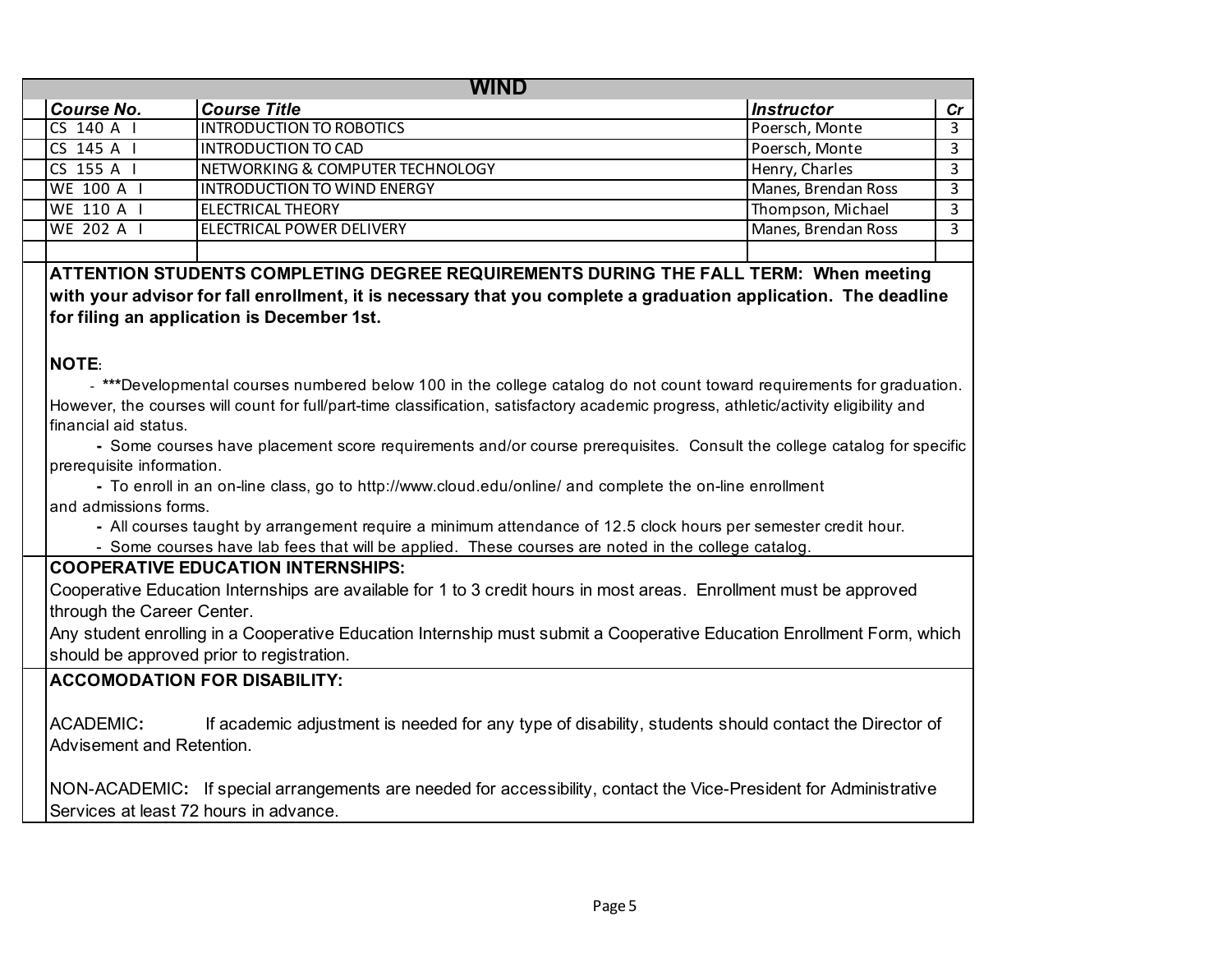| <b>NON-DISCRIMINATION</b>                                                                                                    |                                                                                                                  |  |  |
|------------------------------------------------------------------------------------------------------------------------------|------------------------------------------------------------------------------------------------------------------|--|--|
| Cloud County Community College does not discriminate on the basis of race, religion, color, national origin, sex, age,       |                                                                                                                  |  |  |
| disability, or ancestry in admission to, access to, treatment of, or employment in, its programs and activities. If you have |                                                                                                                  |  |  |
|                                                                                                                              | questions, please contact the Section 504 Coordinator at 2221 Campus Drive, Concordia, KS 66901 or at (785) 243- |  |  |
|                                                                                                                              | 1435, ext 251 or 800-729-5101, ext 251.                                                                          |  |  |
|                                                                                                                              | <b>AUUREDITATION</b>                                                                                             |  |  |
|                                                                                                                              |                                                                                                                  |  |  |
|                                                                                                                              | Kansas Board of Regents<br>700 SW Harrison, Suite 1410                                                           |  |  |
|                                                                                                                              | Topeka, KS 66603-3760                                                                                            |  |  |
|                                                                                                                              |                                                                                                                  |  |  |
|                                                                                                                              | Accrediting Commission for Education in Nursing (AD Nursing Program)                                             |  |  |
|                                                                                                                              |                                                                                                                  |  |  |
|                                                                                                                              | The Higher Learning Commission of the                                                                            |  |  |
|                                                                                                                              | North Central Association of Colleges and Schools<br>230 South LaSalle St., Suite 7-500                          |  |  |
|                                                                                                                              | Chicago, IL 60604                                                                                                |  |  |
|                                                                                                                              | <u>000 621 7440</u>                                                                                              |  |  |
| <b>Refund Procedures</b>                                                                                                     |                                                                                                                  |  |  |
|                                                                                                                              | Refunds may be issued to students dropping or withdrawing from courses based on                                  |  |  |
| the following schedule:                                                                                                      |                                                                                                                  |  |  |
|                                                                                                                              |                                                                                                                  |  |  |
| <b>Full Session Courses</b>                                                                                                  |                                                                                                                  |  |  |
|                                                                                                                              | 1. 100% of tuition and fees, 1st through 10th class day                                                          |  |  |
|                                                                                                                              | 2. After the 10th class day, no refund                                                                           |  |  |
|                                                                                                                              |                                                                                                                  |  |  |
|                                                                                                                              | * Any refunds due to students will be made by the 20th class day.                                                |  |  |
|                                                                                                                              |                                                                                                                  |  |  |
|                                                                                                                              | Refunds for all courses less than the Full Session will follow the same refund schedule, but will                |  |  |
|                                                                                                                              | be pro-rated for the length of the course. Refer to the table below for the pro-rated schedule.                  |  |  |
|                                                                                                                              |                                                                                                                  |  |  |
| TABLE 1 - Refund Schedule                                                                                                    |                                                                                                                  |  |  |
| Semester Length 100%                                                                                                         |                                                                                                                  |  |  |
| 16 weeks                                                                                                                     | 10th day                                                                                                         |  |  |
| 15 weeks                                                                                                                     | 10th day                                                                                                         |  |  |
| 14 weeks                                                                                                                     | 8th day                                                                                                          |  |  |